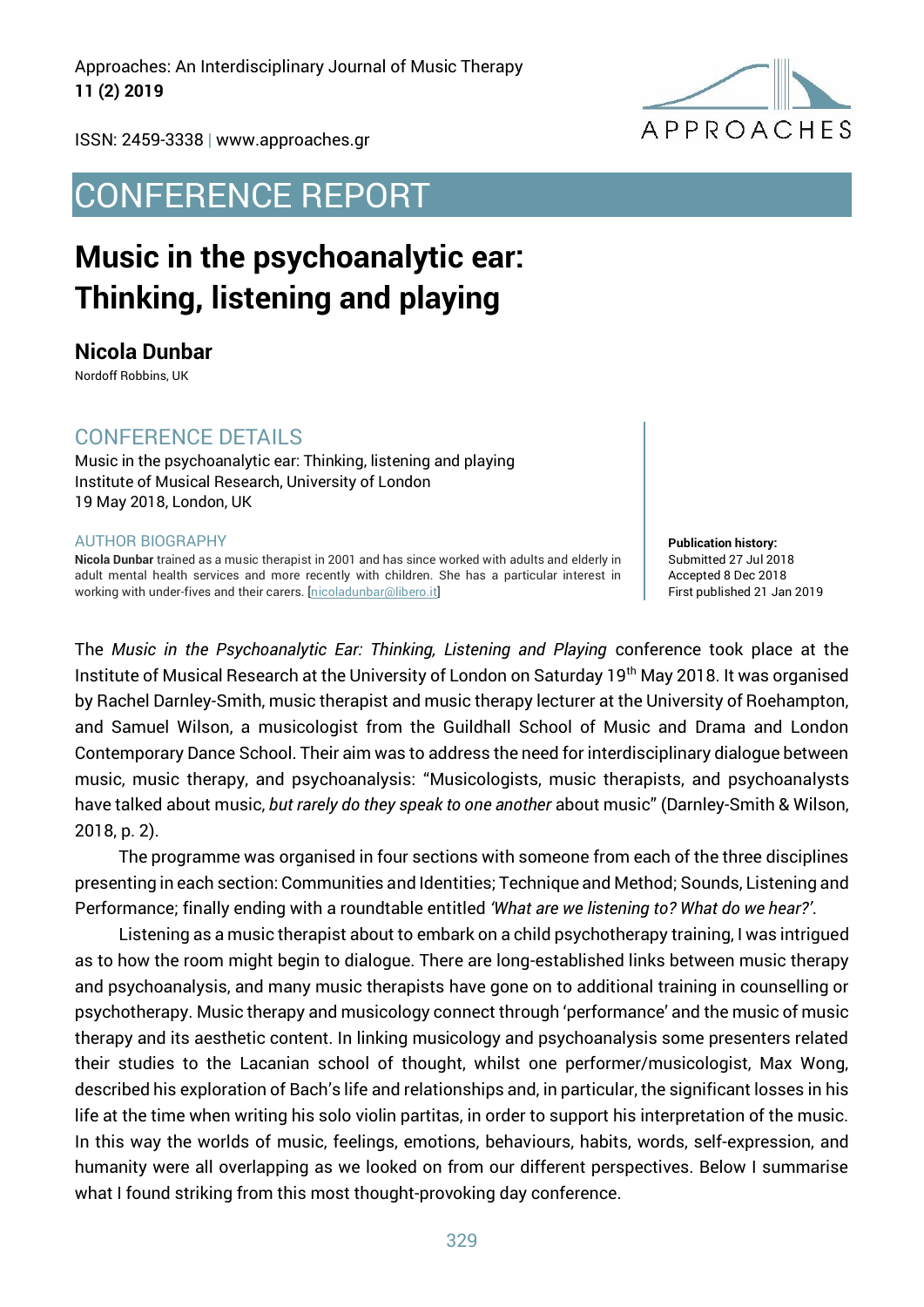Kate Brown, a psychoanalytic psychotherapist, presented *'Psychoanalysis Beyond the Spoken Word: Musical Attachments in Therapeutic Communities'*. She began with a description of a therapeutic community that she had worked in before her psychotherapy training. Here the quality of her listening (she was already a trained musician) was paramount in enabling her to begin to engage with those in the community. Her ability to tune in to the silence, to quietly introduce her cassette player and tapes, and then to nurture what grew out of that shared listening and reactions to her music was the start of building a real community amongst these deeply traumatised individuals. She made reference to authors describing the musicality of early interactions (e.g. Stern, 1985) and attachment theory, as well as trauma theorist Judith Herman (1992), who argues that reconnection with one's community is integral to recovery from trauma. In this way, Brown described developing significant relationships through listening to the 'music' of each individual, their own voices, sounds and cries, and how they related to her and her music, and then to one another in the community. The music of the community then, with all its harmonies and discords, was most revealing of the qualities of those underlying human relationships and interactions, and also provided an important tool with which to engage the clients.

The importance of the music made between client and music therapist, how it might fit in a musical 'genre' or not, what 'approach' it embodies, and a warning not to lose sight of the client amidst these issues was unpicked by music therapist and jazz saxophonist Luke Annesley in *'Two Kinds of Music Therapy'*. Drawing on his own clinical work, he illustrated the conflicts of interest present for the musician that is the music therapist, how (s)he listens to the co-created improvised music of the session, its aesthetic qualities, and how the client's voice/role is considered within that. Annesley highlighted the importance of supervision for therapists: how his supervisor heard (in one case example) his client's musical voice quite differently to him. In this case, Annesley was offering an experience replicating the dynamic that played out in that child's home rather than challenging it or offering an alternative. This stood as a warning not to get too drawn into the music purely for its aesthetic at the expense of those that we work for. It made me wonder about who trains as what and why? Do musicians who are not able to survive on performance alone train to be therapists in order to earn a living with the focus still on their own development as performers? What are the implications for their clients if that is the case? Writing as a musician for whom performance was not an option for making a living, is my music 'up to scratch' or not? And for whom? How does the 'good-enough' music therapist, like Winnicott's 'good enough mother', play? We would hope that these considerations are part of analysing and listening to the work, as well as thinking about it together with supervisors or colleagues. There is always the question of how aesthetic considerations and focus on the client and their relationship with the therapist overlap, especially as many of our clients are less musically able than ourselves. Such questions require the capacity to look honestly at oneself in supervision and beyond, just as Annesley suggests. In this way our perceptions of ourselves as therapists (and performers?) and what we can offer, evolve, develop, expand and change over time.

In the section on technique and method, transformative experiences through Guided Imagery and Music (GIM) and Jung's theory of synchronicity were described in a case study by music therapist Catherine O'Leary. Then musicologist Rebecca Day grappled with how Lacan's ideas of subjectivity could provide a means of understanding music's role in the re-presentation of consciousness through analysing a short extract of a Beethoven piano sonata. She argued that in this light "music does not